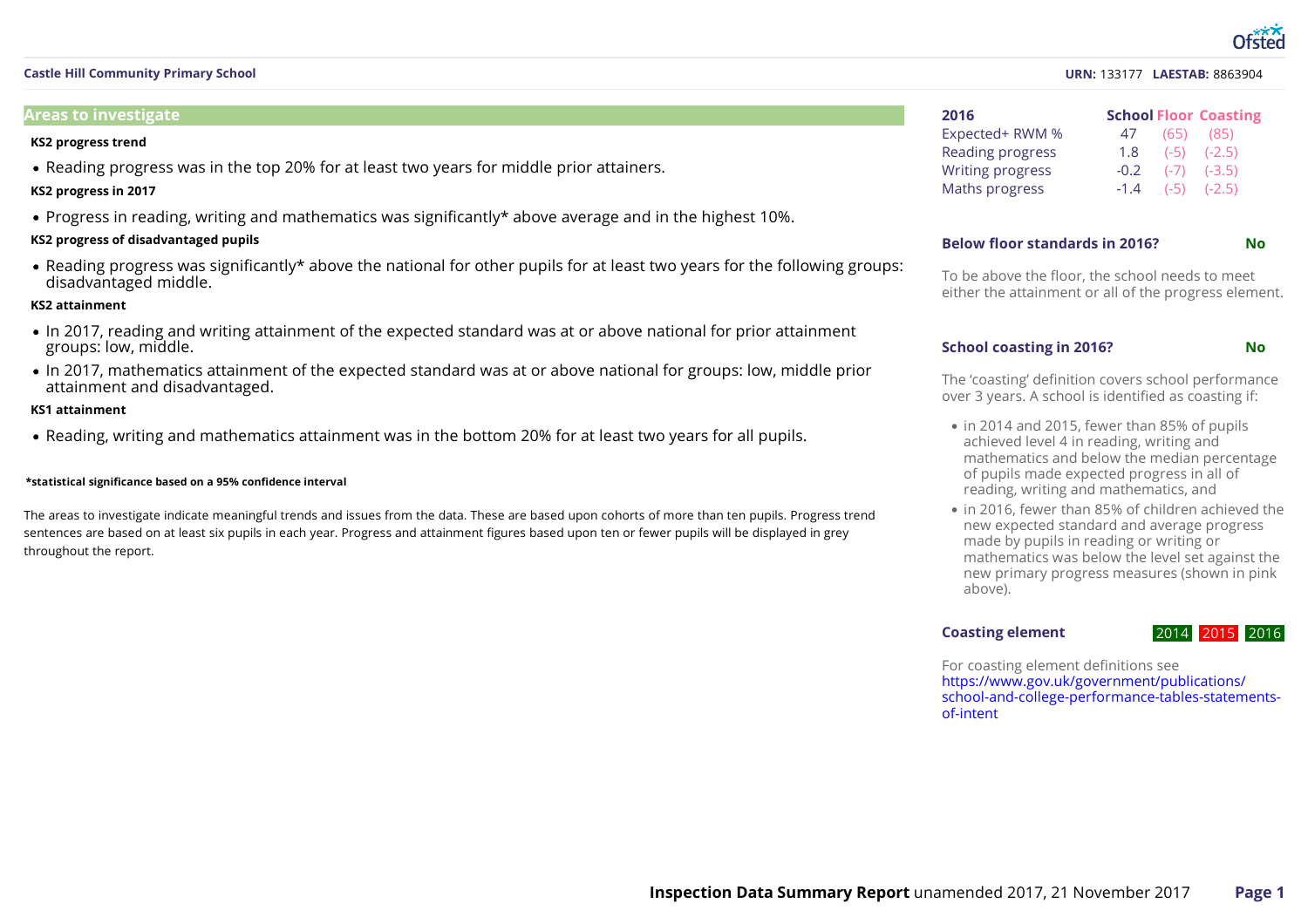#### **Whole school context in 2016/17**

#### **Castle Hill Community Primary School**

**Phase of education: Primary** Headteacher: Peter Talbot 434 **Pupils:** Gender: Mixed **Special needs provision:** HI - Hearing Impairment **Local authority:** Kent **Admissions policy:** Not applicable 3-11 **Ages: Denomination:** Does not apply

**Ethnicity** Schools details as of 15 November 2017



or more are shown in the pie chart below.

This school has 11 of the 17 ethnic groups. Those with 5%

**URN:** 133177 **LAESTAB:** 8863904 2017 Quintile 2015 2016 2017 **School** 51 51 51 **National** 49 49 49 **School** 57 58 56 **National** 26 25 24 **School** 21 21 22 **National** 19 20 21 **School** 26.7 30.6 31.3 **National** 13.0 12.1 12.2 **School** 3.7 3.5 2.3 **National** 1.4 1.3 1.3 **School** 0.4 0.4 0.4 **National** 0.2 0.2 0.2 Bottom 20% Top 20% Q5 Q4 Q3 Q2 Q1 **% girls % eligible for FSM at any time during the past 6 years % of pupils first language not/believed not to be English % of pupils with SEN support % of pupils with a SEN statement or EHC plan School deprivation indicator School level trends**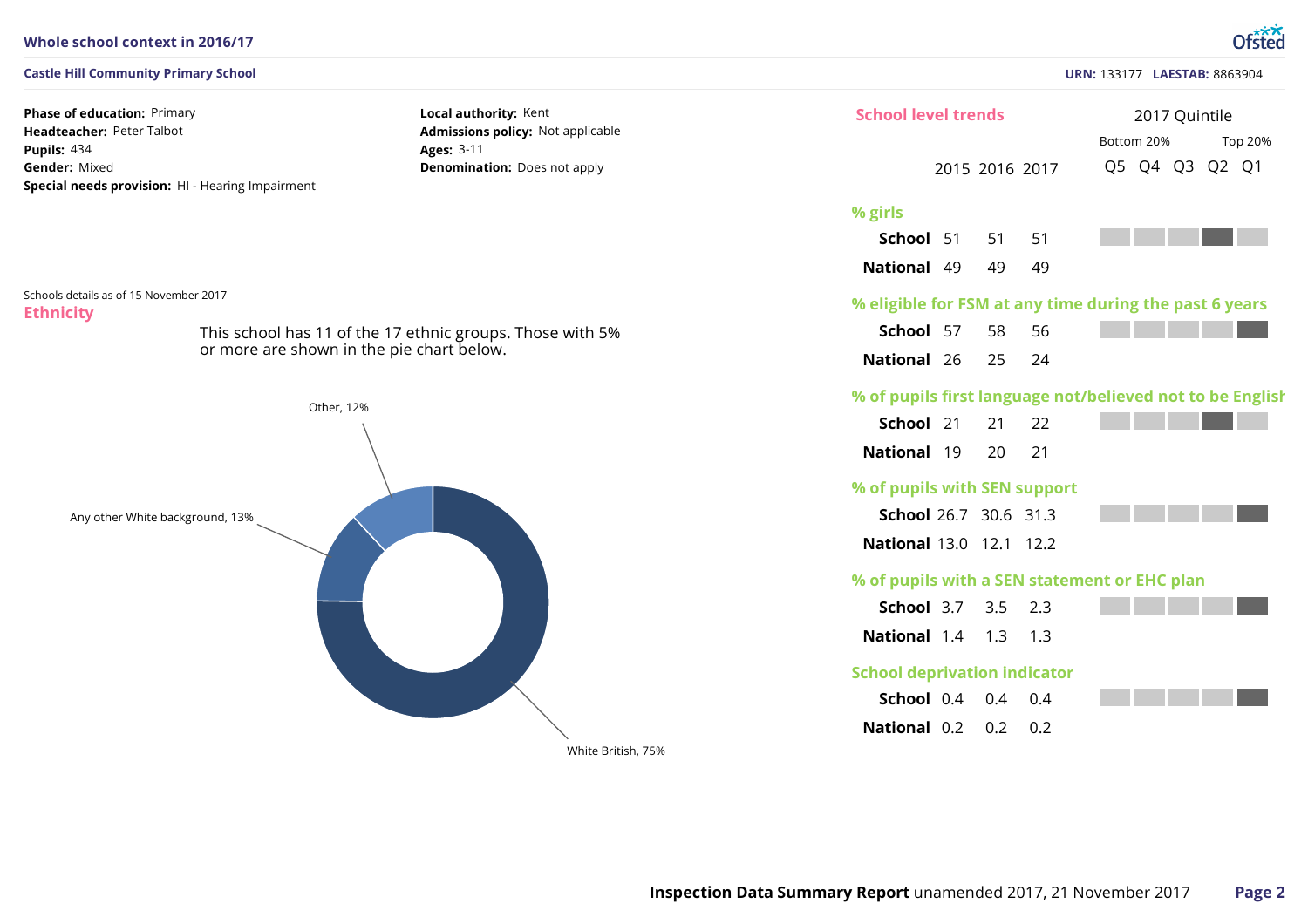### **Year group context in 2016/17**

### **Castle Hill Community Primary School**

## **Year group data**

**Prior attainment**

|                   | <b>Number</b><br>on roll | % girls | <b>Nat</b> | % FSM | <b>Nat</b> | % EAL | <b>Nat</b> | % SEN | <b>Nat</b> | <b>Number</b><br>of CLA |
|-------------------|--------------------------|---------|------------|-------|------------|-------|------------|-------|------------|-------------------------|
| Year 1            | 55                       | 49      | 49         | 44    | 19         | 16    | 21         | 24    | 12         | $\mathbf 0$             |
| Year <sub>2</sub> | 56                       | 59      | 49         | 57    | 22         | 27    | 21         | 34    | 14         | 1                       |
| Year 3            | 57                       | 56      | 49         | 61    | 26         | 16    | 21         | 44    | 15         | 2                       |
| Year 4            | 58                       | 48      | 49         | 67    | 28         | 21    | 21         | 40    | 16         | $\mathbf 0$             |
| Year 5            | 49                       | 49      | 49         | 53    | 30         | 27    | 20         | 53    | 16         | $\mathbf 0$             |
| Year 6            | 49                       | 57      | 49         | 76    | 31         | 27    | 20         | 51    | 17         | 0                       |



Underlined twice: more than two standard deviations from national

Ntsted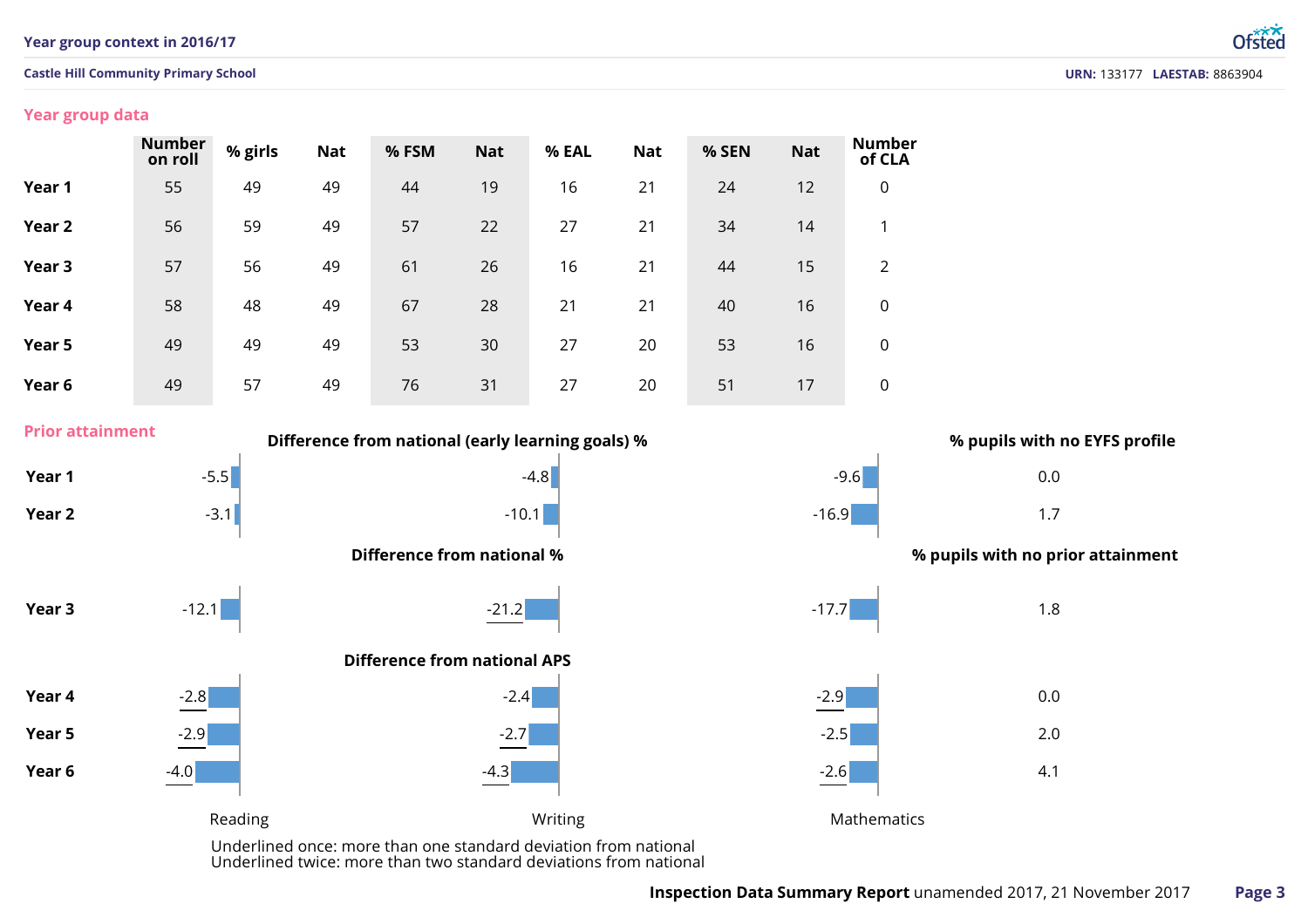### **Key stage 2**

**Castle Hill Community Primary School**

# **URN:** 133177 **LAESTAB:** 8863904

Ofsted

### **Trends over time**

**Progress quintiles displaying percentile rank (1-100 where 1 is the top percentile)**



Note: 2015 quintiles and percentiles are based on value added measures; 2016 and 2017 quintiles are based on progress measures.<br>For quintile boundaries, see guidance documents on https://www.gov.uk/government/collections/u

() Cohort Significantly below national Significantly above national Change in methodology or calculations  $\frac{1}{2}$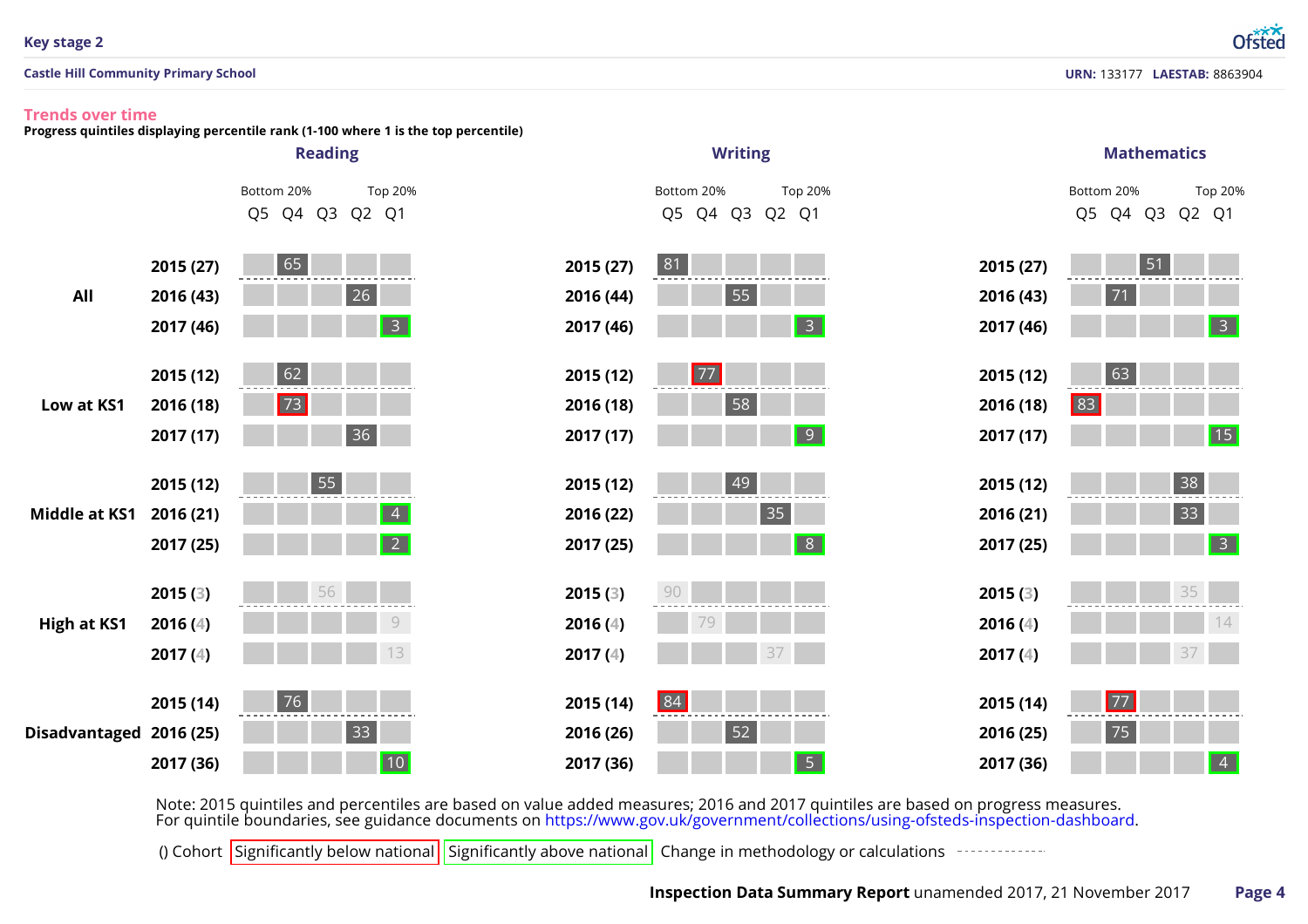# **Reading progress in 2017**



Shading based on statistical significance and top/bottom 10% will not be shown for special schools.

## **Reading progress scatterplot**

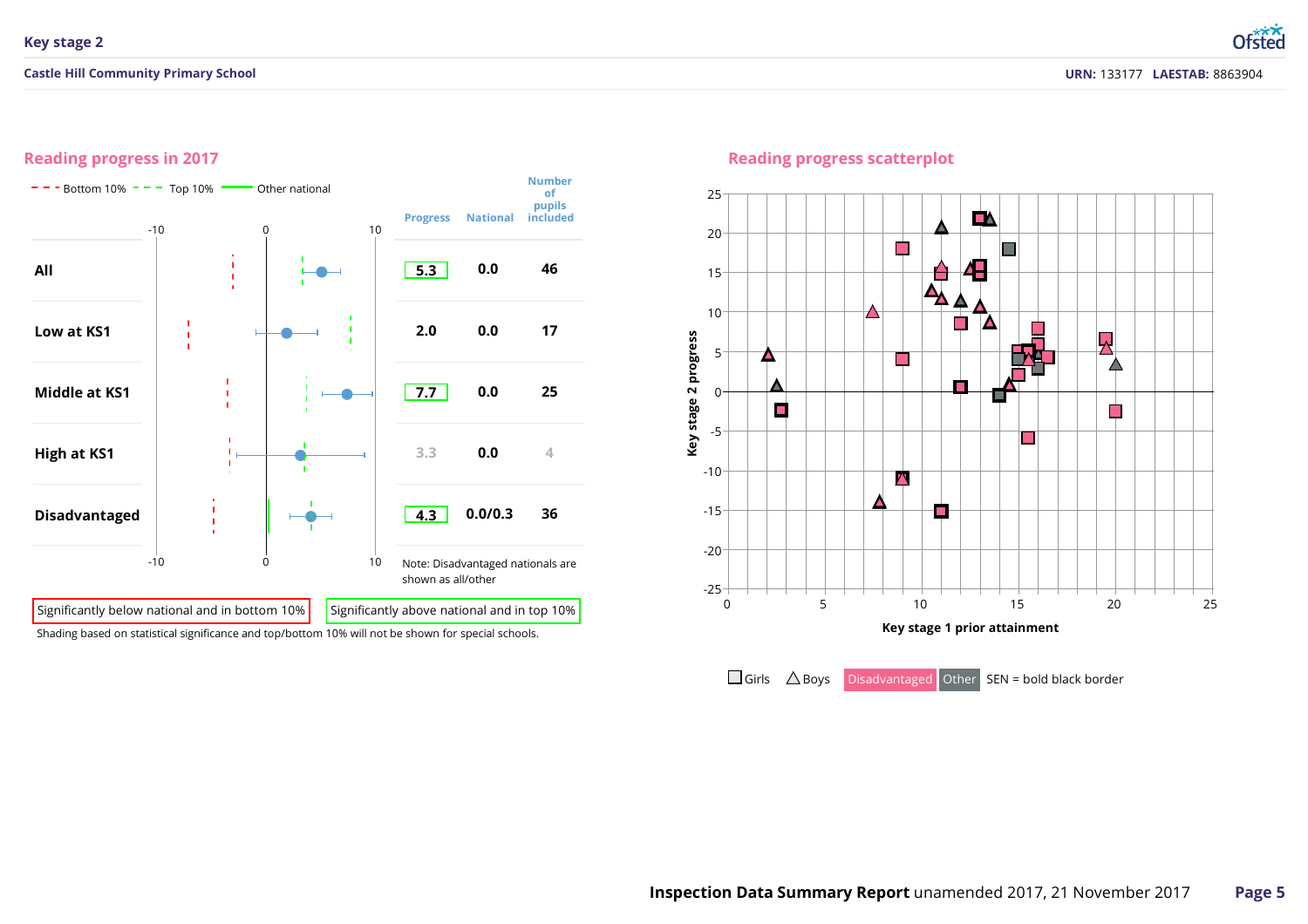**URN:** 133177 **LAESTAB:** 8863904

Ofsted

# **Reading attainment in 2017**



# **Reading attainment scatterplot**



 $\Box$  Girls  $\triangle$  Boys Disadvantaged Other SEN = bold black border National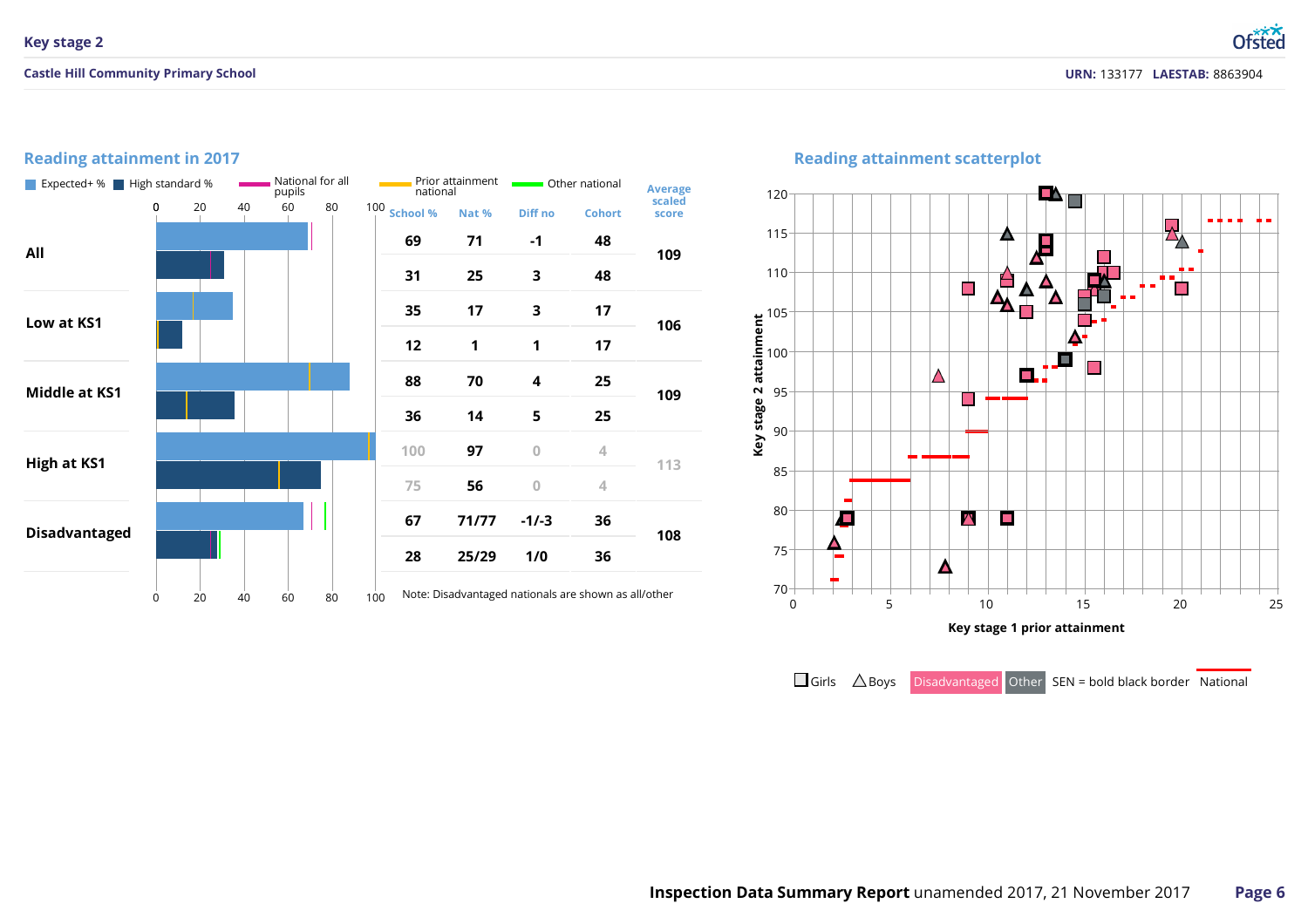Otsted



**Writing (teacher assessment) progress in 2017**

Writing data is based on teacher assesments. Users should be cautious when using this data.



# **Writing (teacher assessment) progress scatterplot**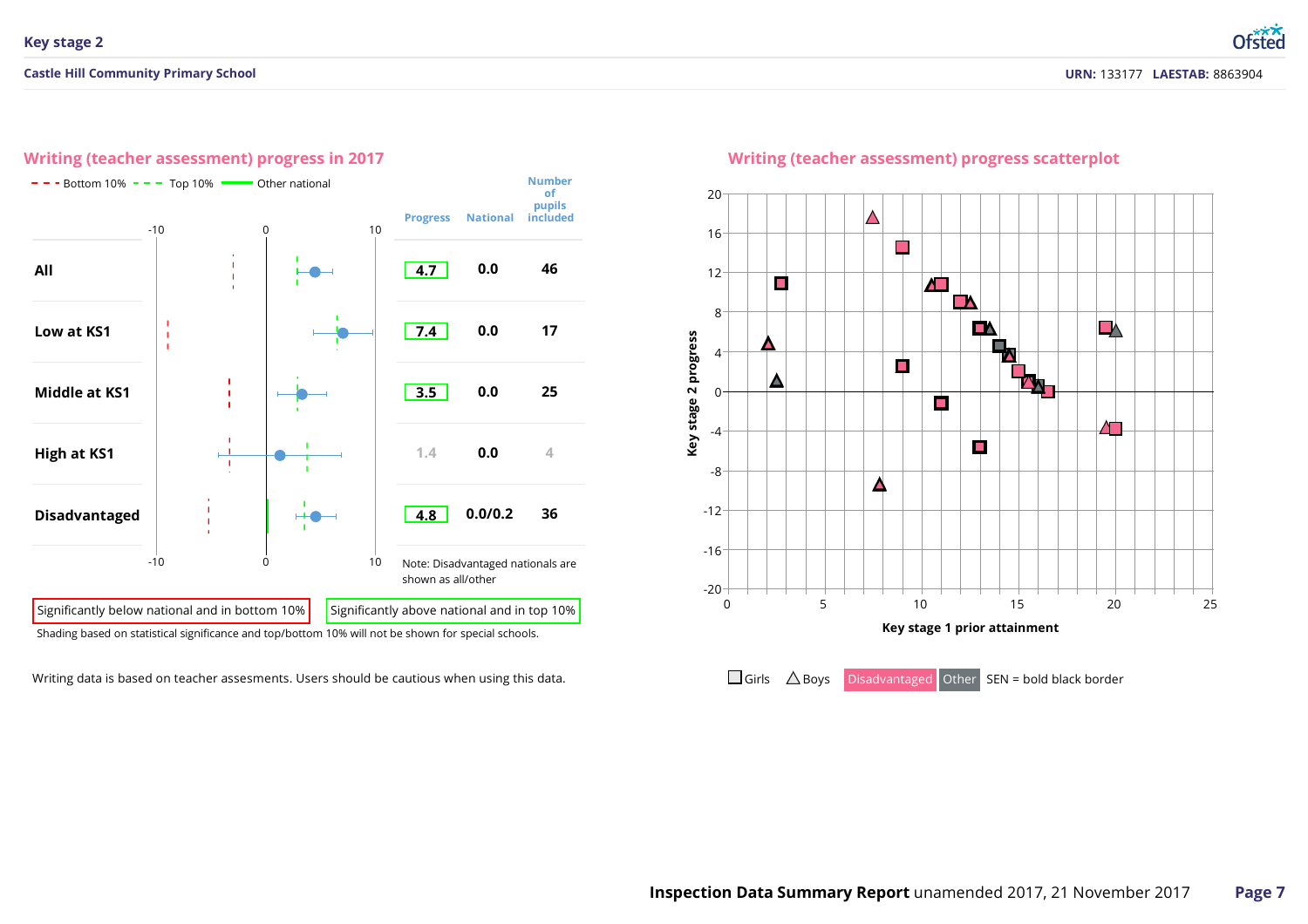#### **School % All Low atKS1 Middle at KS1 High at KS1 Disadvantaged Nat % 76/81 18/21 Diff no -6 -1 0/-1 -5/-6 Cohort** Note: Disadvantaged nationals are shown as all/other Expected+ % Greater depth % National for all<br>pupils pupils Prior attainment national other national national

**Writing (teacher assessment) attainment in 2017**

Writing data is based on teacher assesments. Users should be cautious when using this data.



# **Writing (teacher assessment) attainment scatterplot**

 $\Box$  Girls  $\triangle$  Boys Disadvantaged Other SEN = bold black border National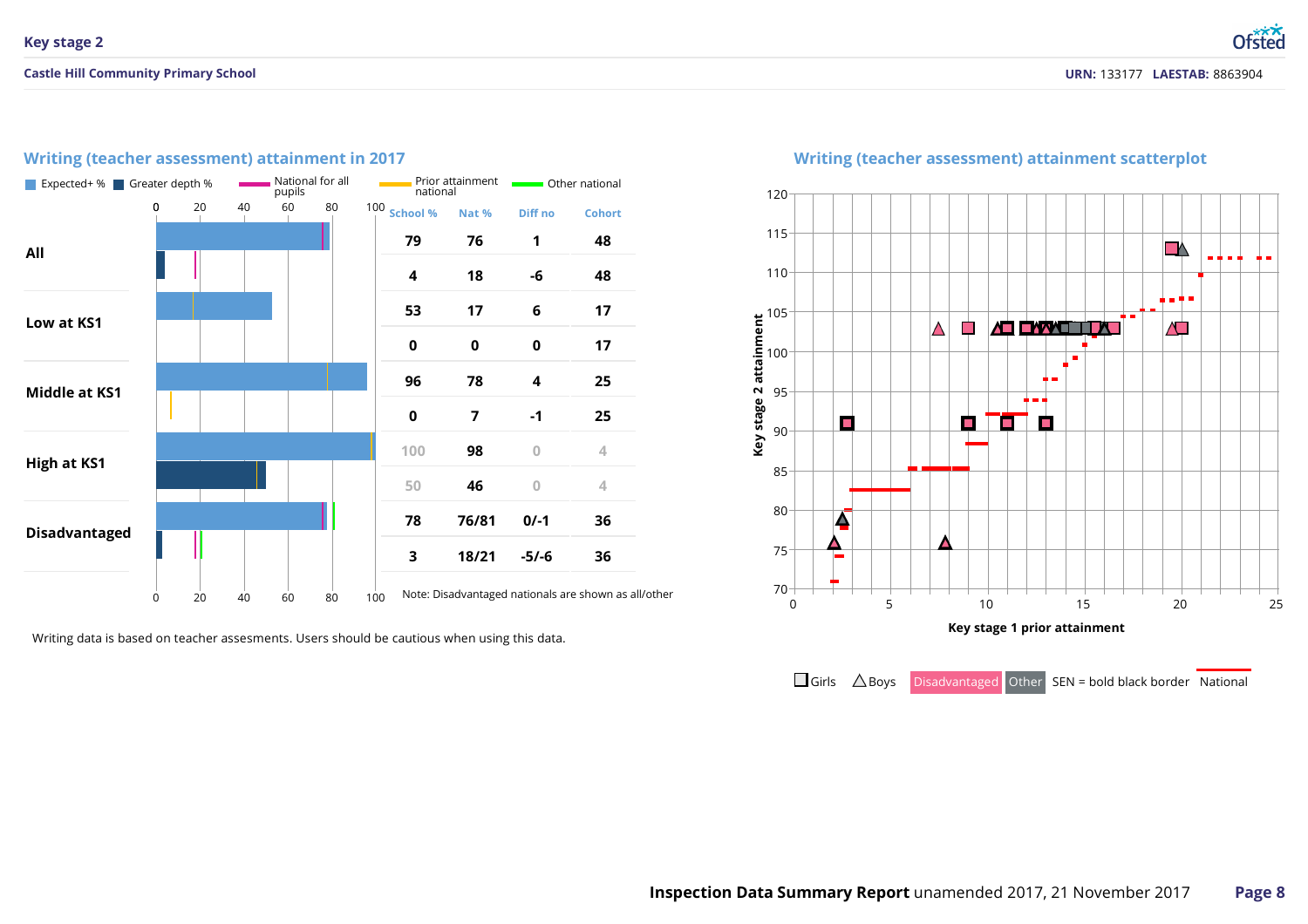# **Mathematics progress in 2017**



### **Mathematics progress scatterplot**

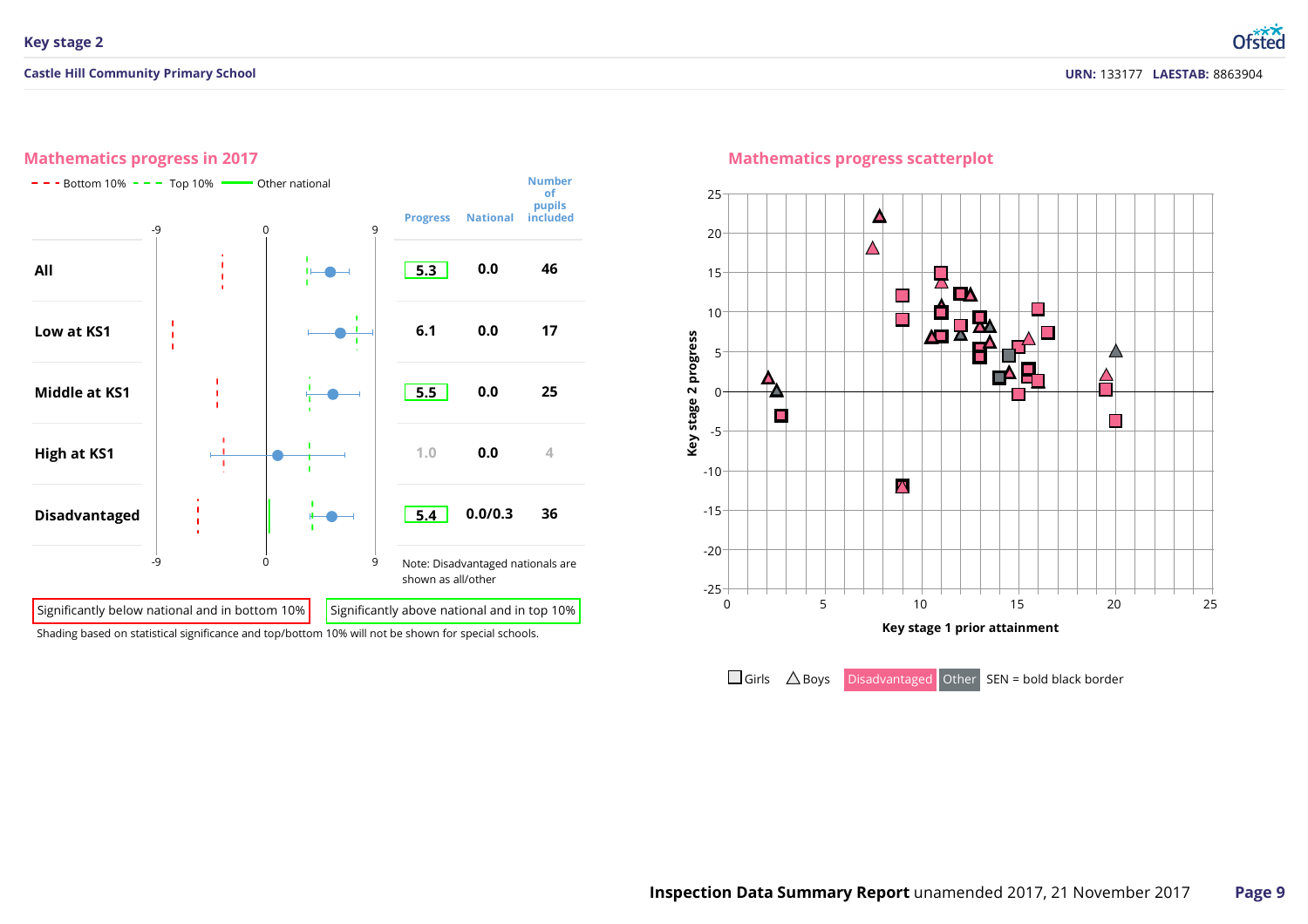# **Mathematics attainment in 2017**

| Expected+ %   High standard % |             |    |    | pupils | National for all |     | national     | Prior attainment | Other national | <b>Average</b>                                       |                 |  |
|-------------------------------|-------------|----|----|--------|------------------|-----|--------------|------------------|----------------|------------------------------------------------------|-----------------|--|
|                               | $\mathbf 0$ | 20 | 40 | 60     | 80               |     | 100 School % | Nat %            | Diff no        | <b>Cohort</b>                                        | scaled<br>score |  |
| All                           |             |    |    |        |                  |     | 85           | 75               | 5              | 48                                                   | 107             |  |
|                               |             |    |    |        |                  |     | 23           | 23               | $\mathbf 0$    | 48                                                   |                 |  |
| Low at KS1                    |             |    |    |        |                  |     | 65           | 20               | 7              | 17                                                   | 106             |  |
|                               |             |    |    |        |                  |     | 18           | 1                | $\overline{2}$ | 17                                                   |                 |  |
| <b>Middle at KS1</b>          |             |    |    |        |                  |     | 100          | 74               | 6              | 25                                                   | 107             |  |
|                               |             |    |    |        |                  |     | 20           | 11               | $\overline{2}$ | 25                                                   |                 |  |
| <b>High at KS1</b>            |             |    |    |        |                  |     | 100          | 98               | $\overline{0}$ | 4                                                    | 111             |  |
|                               |             |    |    |        |                  |     | 50           | 54               | $\overline{0}$ | 4                                                    |                 |  |
| <b>Disadvantaged</b>          |             |    |    |        |                  |     | 86           | 75/80            | 4/2            | 36                                                   | 107             |  |
|                               |             |    |    |        |                  |     | 22           | 23/27            | $0/-1$         | 36                                                   |                 |  |
|                               | 0           | 20 | 40 | 60     | 80               | 100 |              |                  |                | Note: Disadvantaged nationals are shown as all/other |                 |  |

# **Mathematics attainment scatterplot**



 $\Box$  Girls  $\triangle$  Boys Disadvantaged Other SEN = bold black border National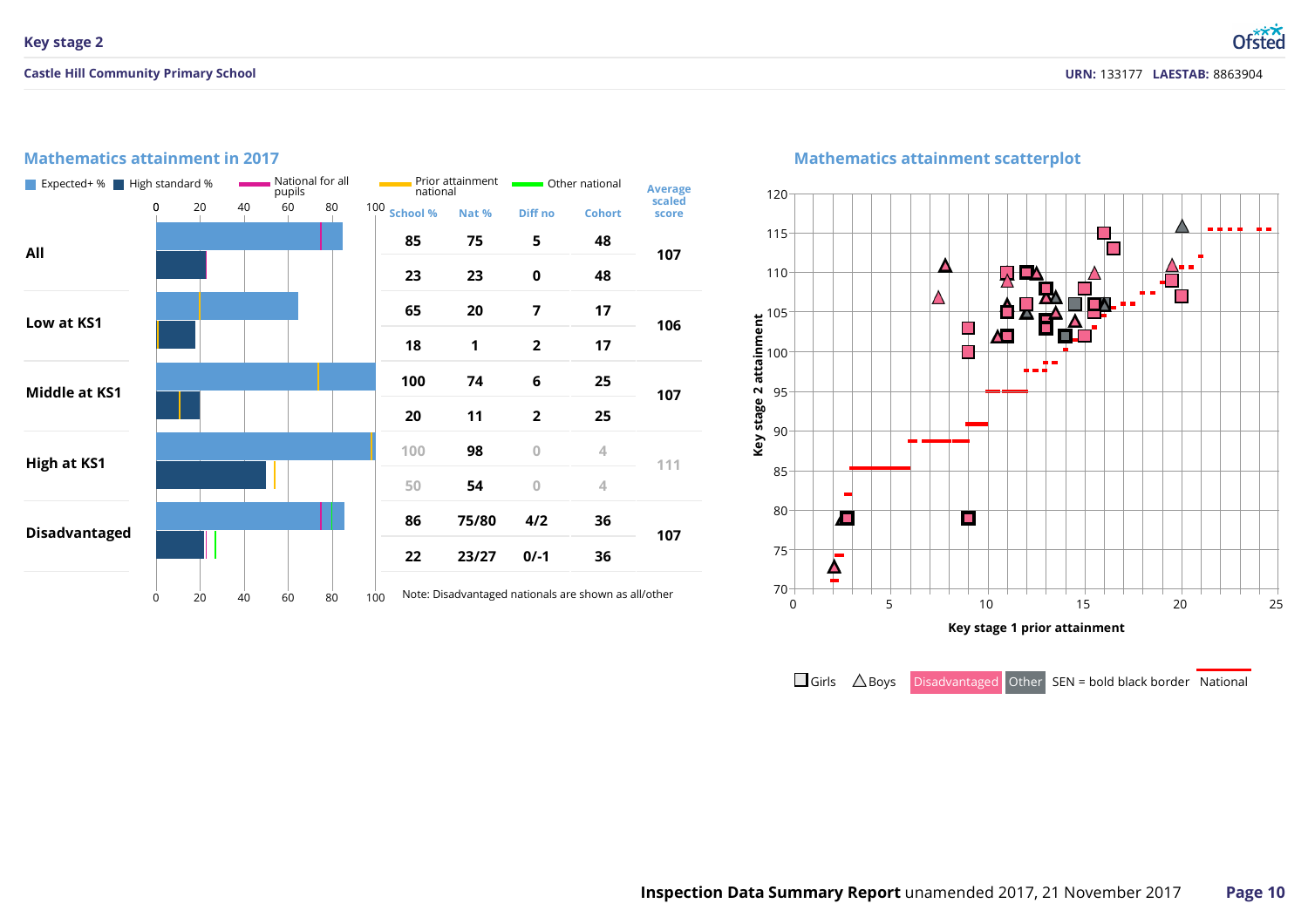| Expected+ % High %   |   |                |    | pupils | National for all |     | national       | Prior attainment                                        | Other r       |  |
|----------------------|---|----------------|----|--------|------------------|-----|----------------|---------------------------------------------------------|---------------|--|
|                      | 0 | 20             | 40 | 60     | 80               |     | $100$ School % | Nat %                                                   | <b>Cohort</b> |  |
| All                  |   |                |    |        |                  |     | 77             | 77                                                      | 48            |  |
|                      |   |                |    |        |                  |     | 42             | 31                                                      | 48            |  |
| Low at KS1           |   |                |    |        |                  |     | 47             | 20                                                      | 17            |  |
|                      |   | 18<br>96<br>52 |    | 1      | 17               |     |                |                                                         |               |  |
| Middle at KS1        |   |                |    |        |                  |     |                | 78                                                      | 25            |  |
|                      |   |                |    |        |                  |     |                | 18                                                      | 25            |  |
| <b>High at KS1</b>   |   |                |    |        |                  |     | 100            | 99                                                      | 4             |  |
|                      |   |                |    |        |                  |     | 100            | 67                                                      | 4             |  |
| <b>Disadvantaged</b> |   |                |    |        |                  |     | 75             | 77/82                                                   | 36            |  |
|                      |   |                |    |        |                  |     | 42             | 31/36                                                   | 36            |  |
|                      | 0 | 20             | 40 | 60     | 80               | 100 |                | Note: Disadvantaged nationals<br>are shown as all/other |               |  |

# **English grammar, punctuation and spelling (EGPS) in 2017**

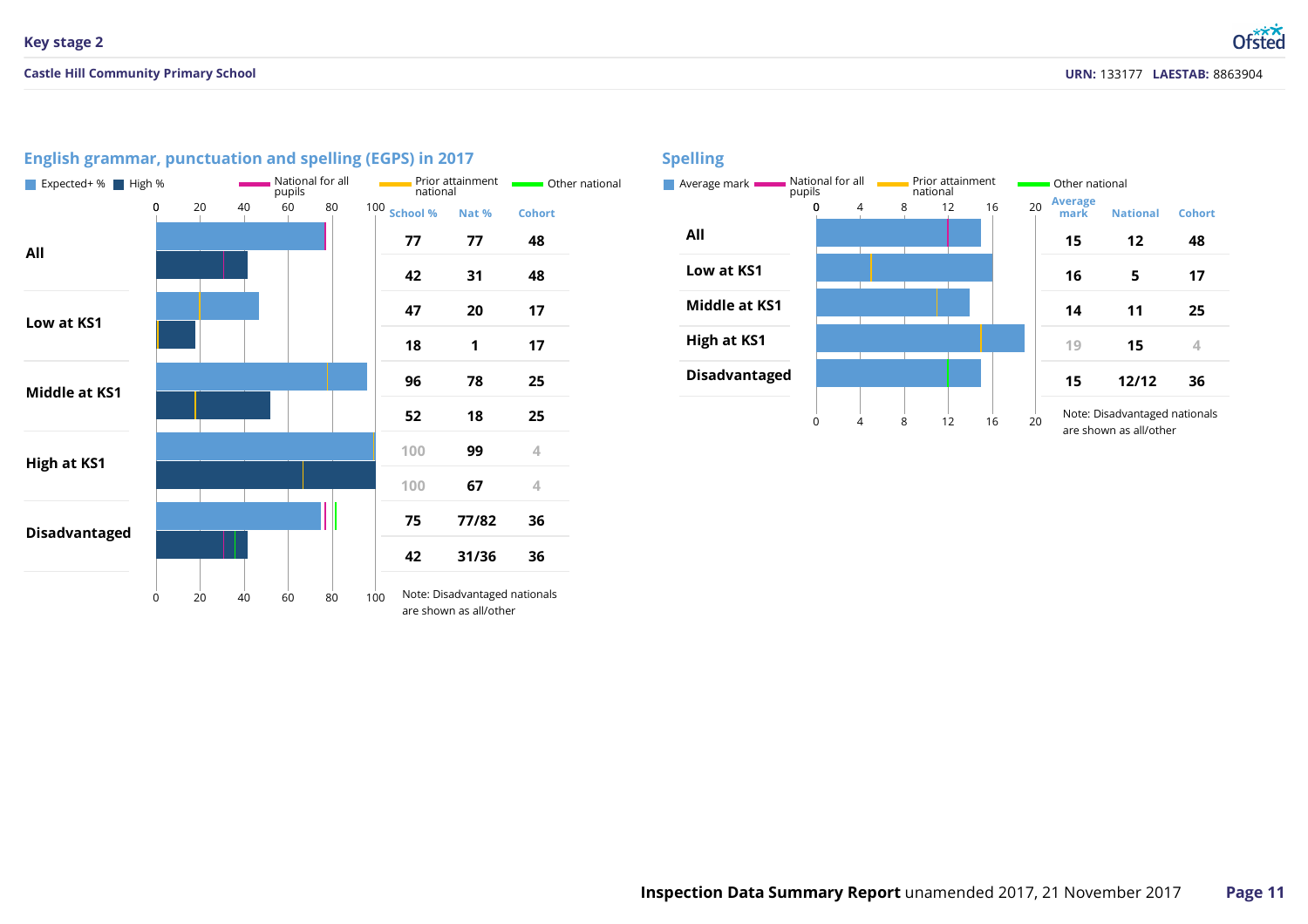### **Castle Hill Community Primary School**

Ofsted

# **Science attainment in 2017**



Science data is based on teacher assesments. Users should be cautious when using this data.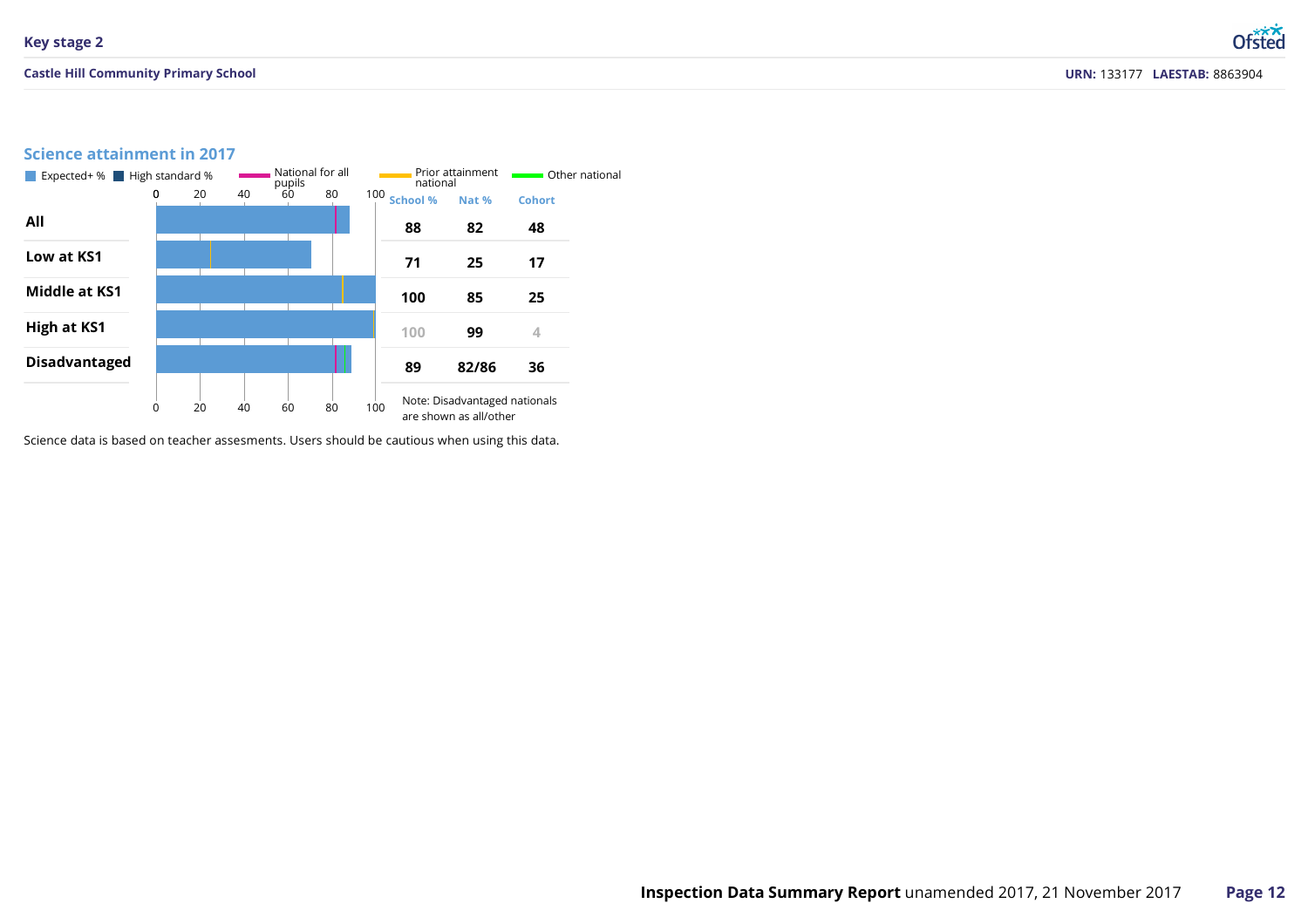# **Key stage 1**

**Reading in 2017**

### **Castle Hill Community Primary School**

**URN:** 133177 **LAESTAB:** 8863904

**Ofsted** 

#### **Nat % Diff no -4 -8 Cohort All** National for all **national Prior attainment national Communist** Expected+ % Greater depth % National for all pupils<br>pupils national national **Writing in 2017**

|                      | Expected+ % Greater depth % |    |    | pupils | National for all |     | national                | Prior attainment                                        |             | Other national | Expected+ % Greater de |   |  |
|----------------------|-----------------------------|----|----|--------|------------------|-----|-------------------------|---------------------------------------------------------|-------------|----------------|------------------------|---|--|
|                      | 0                           | 20 | 40 | 60     | 80               |     | 100 School %            | Nat %                                                   | Diff no     | <b>Cohort</b>  |                        | 0 |  |
| All                  |                             |    |    |        |                  |     | 67                      | 76                                                      | $-4$        | 58             | All                    |   |  |
|                      |                             |    |    |        |                  |     | 10                      | 25                                                      | -8          | 58             |                        |   |  |
| <b>Emerging</b>      |                             |    |    |        |                  |     | $\overline{\mathbf{z}}$ | 34                                                      | $-4$        | 15             | <b>Emerging</b>        |   |  |
|                      |                             |    |    |        |                  |     | $\mathbf 0$             | 1                                                       | $\pmb{0}$   | 15             |                        |   |  |
| <b>Expected</b>      |                             |    |    |        |                  |     | 88                      | 87                                                      | $\pmb{0}$   | 32             | <b>Expected</b>        |   |  |
|                      |                             |    |    |        |                  |     | 3                       | 20                                                      | $-5$        | 32             |                        |   |  |
| <b>Exceeding</b>     |                             |    |    |        |                  |     | 100                     | 99                                                      | $\mathbf 0$ | 10             | <b>Exceeding</b>       |   |  |
|                      |                             |    |    |        |                  |     | 50                      | 70                                                      | $-1$        | 10             |                        |   |  |
| <b>Disadvantaged</b> |                             |    |    |        |                  |     | 61                      | 76/79                                                   | $-4/ -6$    | 33             | <b>Disadvantaged</b>   |   |  |
|                      |                             |    |    |        |                  |     | 3                       | 25/28                                                   | $-7/ -8$    | 33             |                        |   |  |
|                      | 0                           | 20 | 40 | 60     | 80               | 100 |                         | Note: Disadvantaged nationals<br>are shown as all/other |             |                |                        | 0 |  |

| national                | Prior attainment                                        | <b>C</b> ther national |               |                      | Expected+ % Greater depth % |    |    | National for all<br>pupils |    | national     | Prior attainment       | <b>C</b> Other national       |               |  |
|-------------------------|---------------------------------------------------------|------------------------|---------------|----------------------|-----------------------------|----|----|----------------------------|----|--------------|------------------------|-------------------------------|---------------|--|
| hool %                  | Nat %                                                   | Diff no                | <b>Cohort</b> |                      | 0                           | 20 | 40 | 60                         | 80 | 100 School % | Nat %                  | Diff no                       | <b>Cohort</b> |  |
| 67                      | 76                                                      | -4                     | 58            | All                  |                             |    |    |                            |    | 55           | 68                     | $-7$                          | 58            |  |
| 10                      | 25                                                      | $-8$                   | 58            |                      |                             |    |    |                            |    | 9            | 16                     | $-4$                          | 58            |  |
| $\overline{7}$          | 34                                                      | $-4$                   | 15            | <b>Emerging</b>      |                             |    |    |                            |    | 9            | 28                     | $-4$                          | 22            |  |
| $\mathbf 0$             | 1                                                       | $\pmb{0}$              | 15            |                      |                             |    |    |                            |    | $\mathbf 0$  | 1                      | 0                             | 22            |  |
| 88                      | 87                                                      | $\pmb{0}$              | 32            | <b>Expected</b>      |                             |    |    |                            |    | 84           | 84                     | 0                             | 32            |  |
| $\overline{\mathbf{3}}$ | 20                                                      | $-5$                   | 32            |                      |                             |    |    |                            |    | 6            | 14                     | $-2$                          | 32            |  |
| 100                     | 99                                                      | $\mathbf{0}$           | 10            | <b>Exceeding</b>     |                             |    |    |                            |    | 100          | 99                     | $\boldsymbol{0}$              | 3             |  |
| 50                      | 70                                                      | $-1$                   | 10            |                      |                             |    |    |                            |    | 100          | 61                     | 1                             | 3             |  |
| 61                      | 76/79                                                   | $-4/-6$                | 33            | <b>Disadvantaged</b> |                             |    |    |                            |    | 45           | 68/72                  | $-7/ -8$                      | 33            |  |
| $\overline{\mathbf{3}}$ | 25/28                                                   | $-7/-8$                | 33            |                      |                             |    |    |                            |    | $\mathbf 0$  | 16/18                  | $-5/-5$                       | 33            |  |
|                         | Note: Disadvantaged nationals<br>are shown as all/other |                        |               |                      | 0                           | 20 | 40 | 60                         | 80 | 100          | are shown as all/other | Note: Disadvantaged nationals |               |  |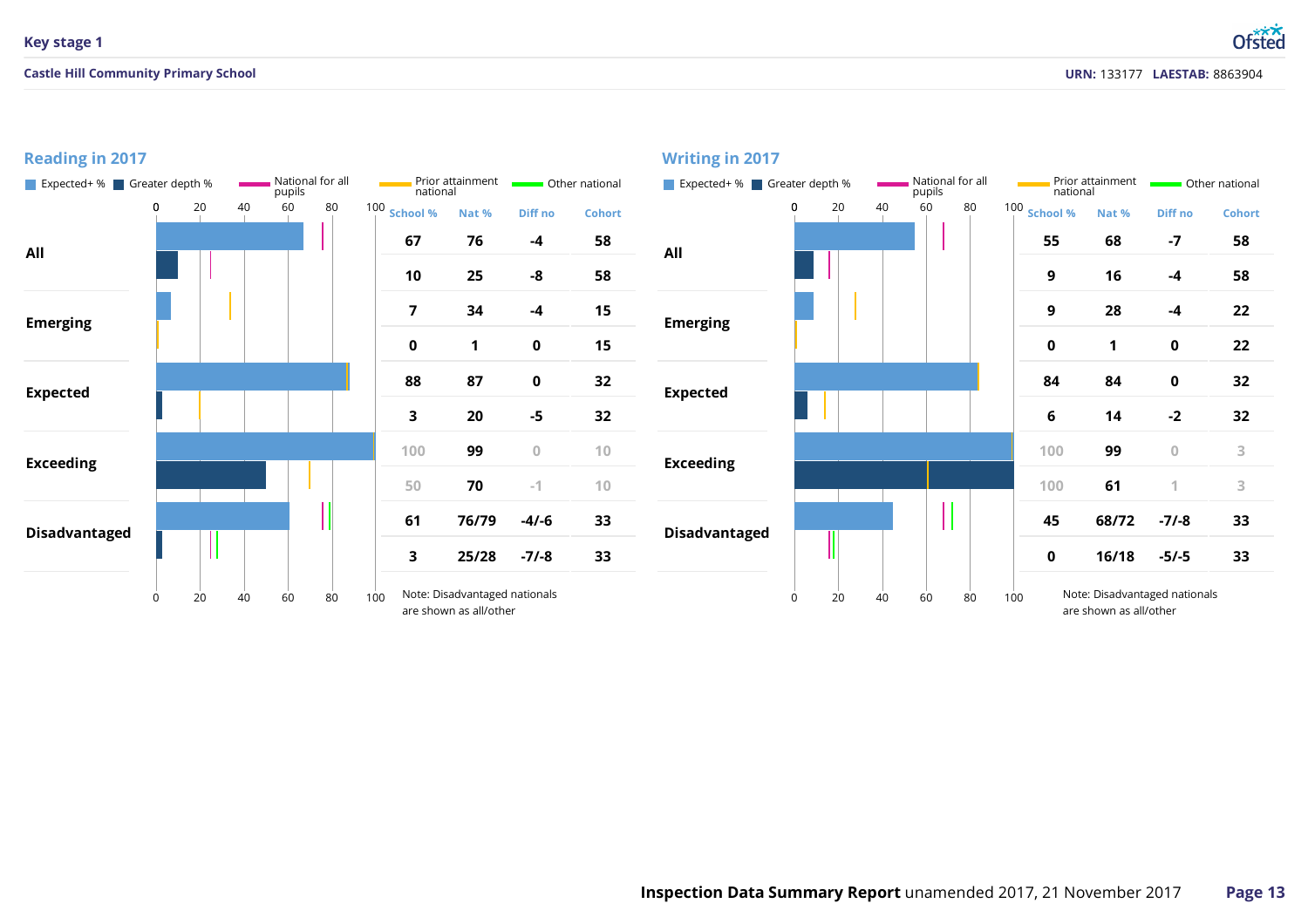### **Castle Hill Community Primary School**

Ofsted

# **Mathematics in 2017**

| Expected+ % Greater depth % |   |   |    |    | pupils | National for all | national     | Prior attainment                                        | Other national |                | Expected+ %          | pupils | National for all |    | Other national |     |
|-----------------------------|---|---|----|----|--------|------------------|--------------|---------------------------------------------------------|----------------|----------------|----------------------|--------|------------------|----|----------------|-----|
|                             |   | 0 | 20 | 40 | 60     | 80               | 100 School % | Nat %                                                   | Diff no        | <b>Cohort</b>  |                      |        | 20               | 40 | 60             | 80  |
| All                         |   |   |    |    |        |                  | 67           | 75                                                      | $-4$           | 58             | All                  |        |                  |    |                |     |
|                             |   |   |    |    |        |                  | 7            | 21                                                      | $-7$           | 58             | <b>Disadvantaged</b> |        |                  |    |                | . . |
| <b>Emerging</b>             |   |   |    |    |        |                  | 26           | 34                                                      | $-1$           | 23             |                      |        | 20               | 40 | 60             | 80  |
|                             |   |   |    |    |        |                  | 0            | $\mathbf{1}$                                            | $\pmb{0}$      | 23             |                      |        |                  |    |                |     |
|                             |   |   |    |    |        |                  | 97           | 87                                                      | 3              | 32             |                      |        |                  |    |                |     |
| <b>Expected</b>             |   |   |    |    |        |                  | 6            | 20                                                      | $-4$           | 32             |                      |        |                  |    |                |     |
| <b>Exceeding</b>            |   |   |    |    |        |                  | 100          | 99                                                      | $\overline{0}$ | $\overline{2}$ |                      |        |                  |    |                |     |
|                             |   |   |    |    |        |                  | 100          | 67                                                      | $\bf 0$        | $\overline{2}$ |                      |        |                  |    |                |     |
| <b>Disadvantaged</b>        |   |   |    |    |        |                  | 55           | 75/79                                                   | $-6/-8$        | 33             |                      |        |                  |    |                |     |
|                             |   |   |    |    |        |                  | 3            | 21/23                                                   | $-5/-6$        | 33             |                      |        |                  |    |                |     |
|                             | 0 |   | 20 | 40 | 60     | 80               | 100          | Note: Disadvantaged nationals<br>are shown as all/other |                |                |                      |        |                  |    |                |     |

### **Science in 2017**